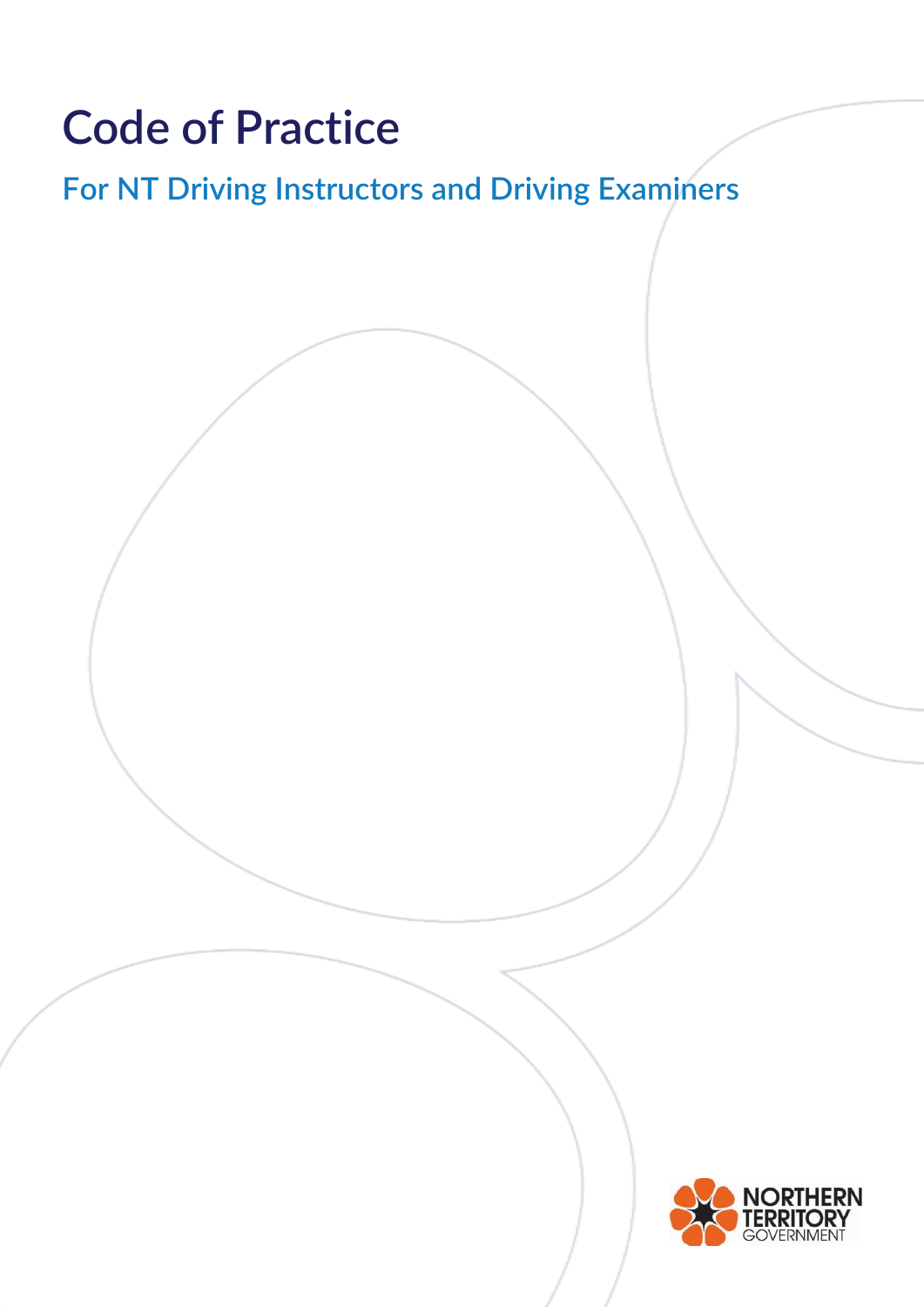| Document title         | Code of Practice                |  |
|------------------------|---------------------------------|--|
| <b>Contact details</b> | Motor Vehicle Registry          |  |
| Approved by            | <b>Manager Driver Licensing</b> |  |
| Date approved          | October 2019                    |  |
| Document review        | As required                     |  |

| <b>Version</b> | <b>Date</b>      | <b>Author</b>             | <b>Changes made</b>                                                                                                                                                                                                                     |
|----------------|------------------|---------------------------|-----------------------------------------------------------------------------------------------------------------------------------------------------------------------------------------------------------------------------------------|
| 1.1            | 17 November 2004 | <b>MVR Licensing Unit</b> | References to 'specialist driver trainers'<br>removed and minor amendments made<br>throughout document.                                                                                                                                 |
| 1.2            | 13 October 2005  | <b>MVR Licensing Unit</b> | Updates to the definitions of the following<br>terms: bribe, approved course provider,<br>dual controls, lesson, MVR and prompt.<br>Minor amendments made throughout.                                                                   |
| 2.0            | 5 April 2011     | <b>MVR Licensing Unit</b> | Update of Department title to DPL<br>(Department of Planning and Logistics).                                                                                                                                                            |
| 2.1            | 1 January 2015   | <b>MVR Licensing Unit</b> | Update to Department of Transport.                                                                                                                                                                                                      |
| 3.0            | October 2019     | <b>MVR Licensing Unit</b> | Updates to definitions to include<br>references used within the Service<br><b>Standard Agreements for Class C</b><br>Examiners, Heavy Vehicle Examiners and<br>Class R Examiners. General updates to<br>reflect new corporate template. |

| <b>Acronyms</b> | <b>Full form</b>                                                                               |
|-----------------|------------------------------------------------------------------------------------------------|
| 'L' Plates      | Yellow and black plates to identify that the person operating a vehicle is a learner<br>driver |
| <b>DLSA</b>     | <b>Driver Licensing Standards Assurance</b>                                                    |
| <b>MVR</b>      | Motor Vehicle Registry                                                                         |
| <b>NT</b>       | <b>Northern Territory</b>                                                                      |

| <b>Acronyms</b> | <b>Full form</b>         |
|-----------------|--------------------------|
| $\mathsf{C}$    | Car                      |
| $\mathsf{R}$    | Motorcycle               |
| <b>LR</b>       | <b>Light Rigid</b>       |
| <b>MR</b>       | Medium Rigid             |
| <b>HR</b>       | <b>Heavy Rigid</b>       |
| <b>HC</b>       | <b>Heavy Combination</b> |
| <b>MC</b>       | <b>Multi Combination</b> |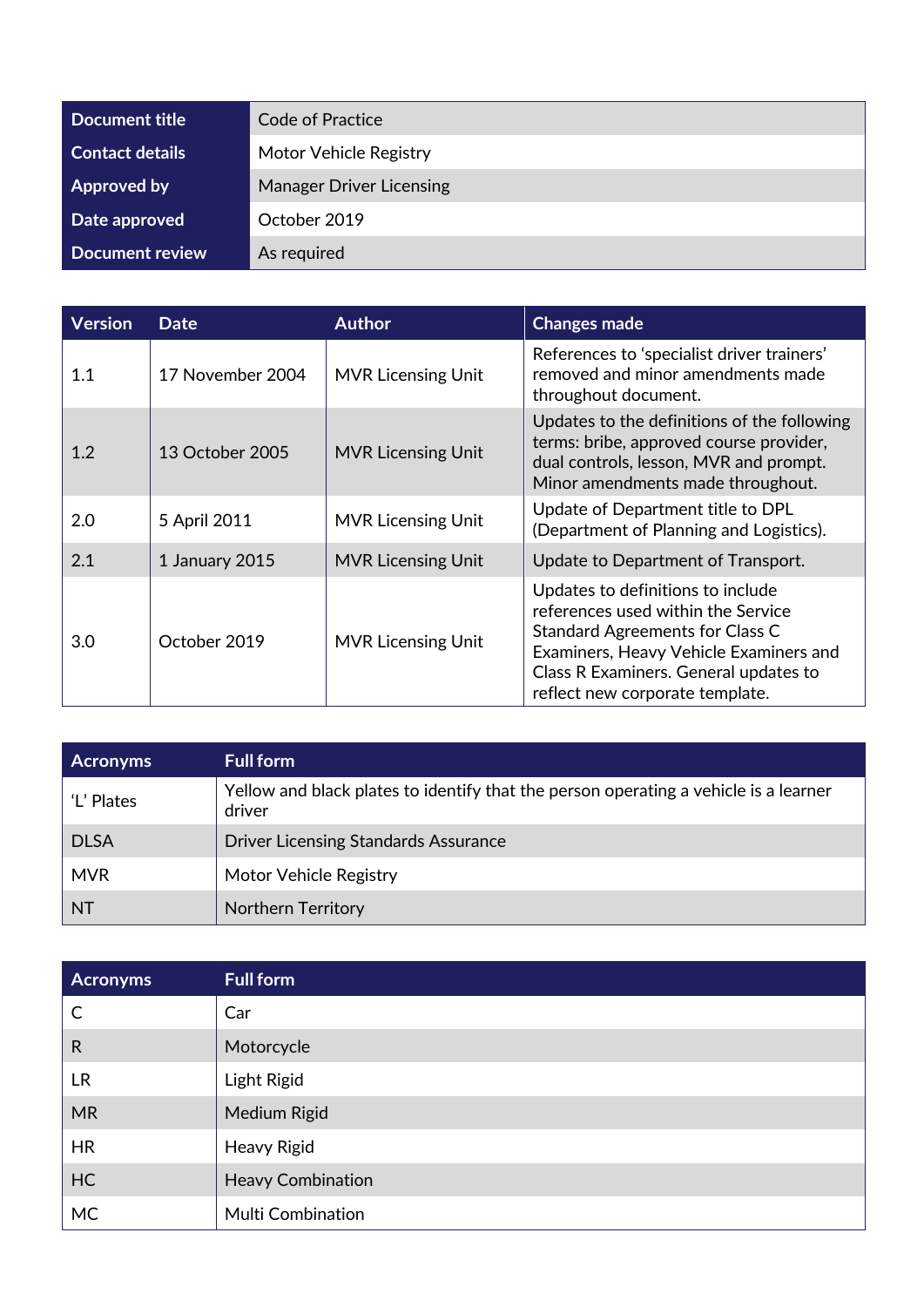#### **Contents**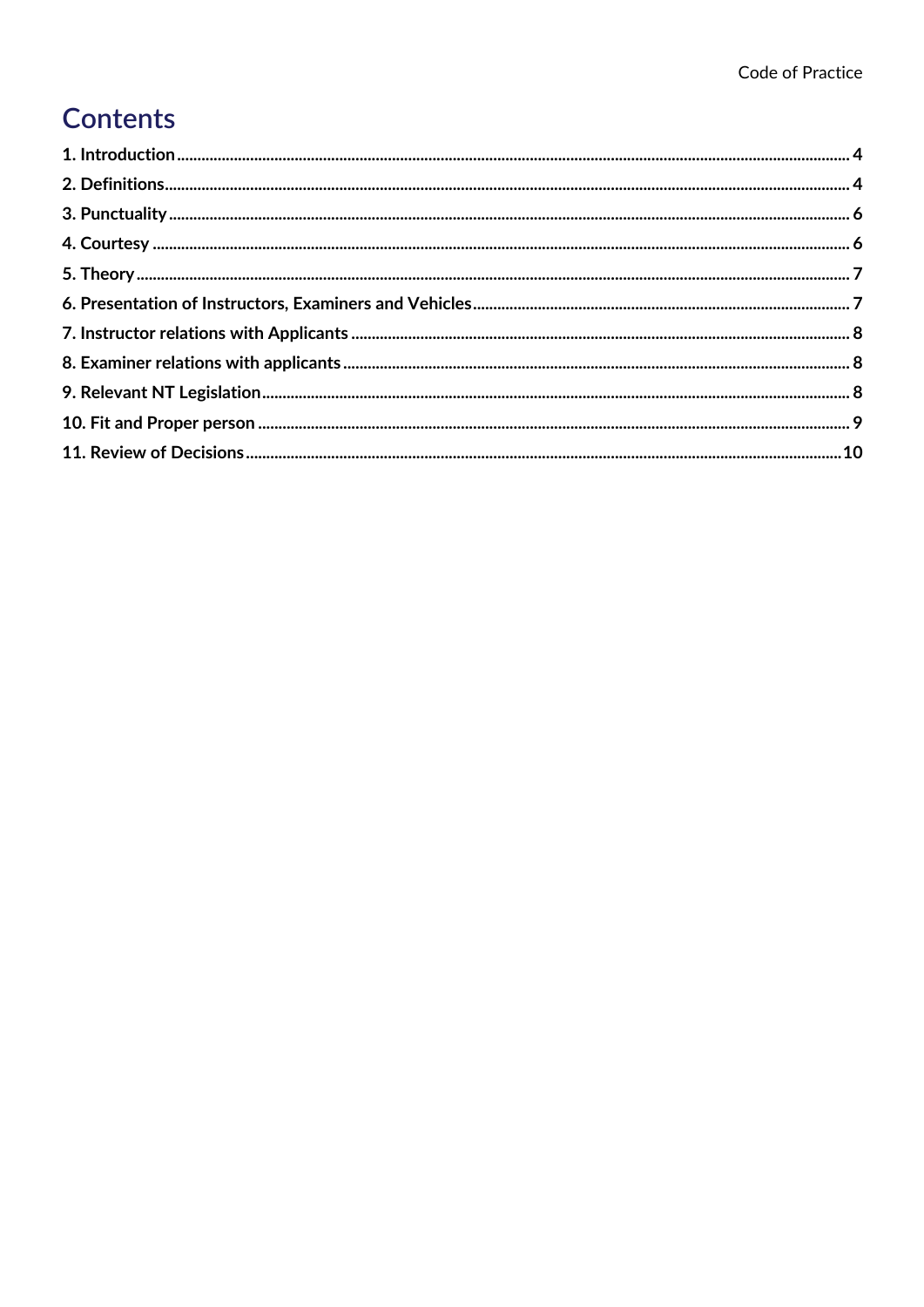#### **1. Introduction**

- **1.1** The purpose of this Code of Practice is to provide a set of principles and operational guidelines for driving instructors ("Instructors") and driving examiners ("Examiners") in the Northern Territory.
- **1.2** The Code has two functions. It provides;
	- a) a document that informs the public, and particularly clients of the standards they can expect in terms of performance and conduct from Instructors and Examiners; and
	- b) an outline of the regulatory processes applied by the Registrar of Motor Vehicles in pursuance of the relevant Northern Territory Acts and Regulations.
- **1.3** To ensure compliance with the Code, the MVR may impose an administrative sanction if a breach of the code is found to have occurred. Administrative sanctions may include, but are not limited to, warnings, attaching conditions, and suspension or revocation of an Instructor's endorsement and/or Examiner's authorisation.
- **1.4** All inquiries in relation to this code should be addressed in the first instance to the Manager Driver Licensing either by post to GPO Box 530 DARWIN NT 0801 or email to myr.licence@nt.gov.au

#### **2. Definitions**

| Term                              | <b>Definition</b>                                                                                                                                                                                               |
|-----------------------------------|-----------------------------------------------------------------------------------------------------------------------------------------------------------------------------------------------------------------|
| <b>Approved Training Provider</b> | Any Registered Training Organisation that has been<br>approved by the Registrar to deliver driver or rider licence<br>programs for driver licence issue.                                                        |
| <b>Approved Document</b>          | Any document approved by the Registrar for the purpose of<br>driver training and Driver Licensing Standards Assurance<br>(DLSA).                                                                                |
| <b>Approved Training Vehicle</b>  | Any vehicle approved by the Registrar for the use by<br>Instructors in training and assessing drivers.                                                                                                          |
| Applicant                         | An individual undertaking a driving or riding Lesson or<br>Assessment to gain a Licence.                                                                                                                        |
| Assessment                        | The practical evaluation of a person's driving or riding<br>performance against standards as determined by the<br>Registrar.                                                                                    |
| <b>Compliance Officer</b>         | A person approved by the Registrar to conduct "compliance"<br>monitoring activities" in relation to the delivery of driver or<br>rider training by an Instructor, or an Assessment conducted<br>by an Examiner. |
| <b>Bribe</b>                      | Anything given, promised or offered to influence decisions<br>of an Instructor, Examiner, Approved Training Provider or an<br>officer of the MVR.                                                               |
| <b>Breach</b>                     | Any activity contrary to this code.                                                                                                                                                                             |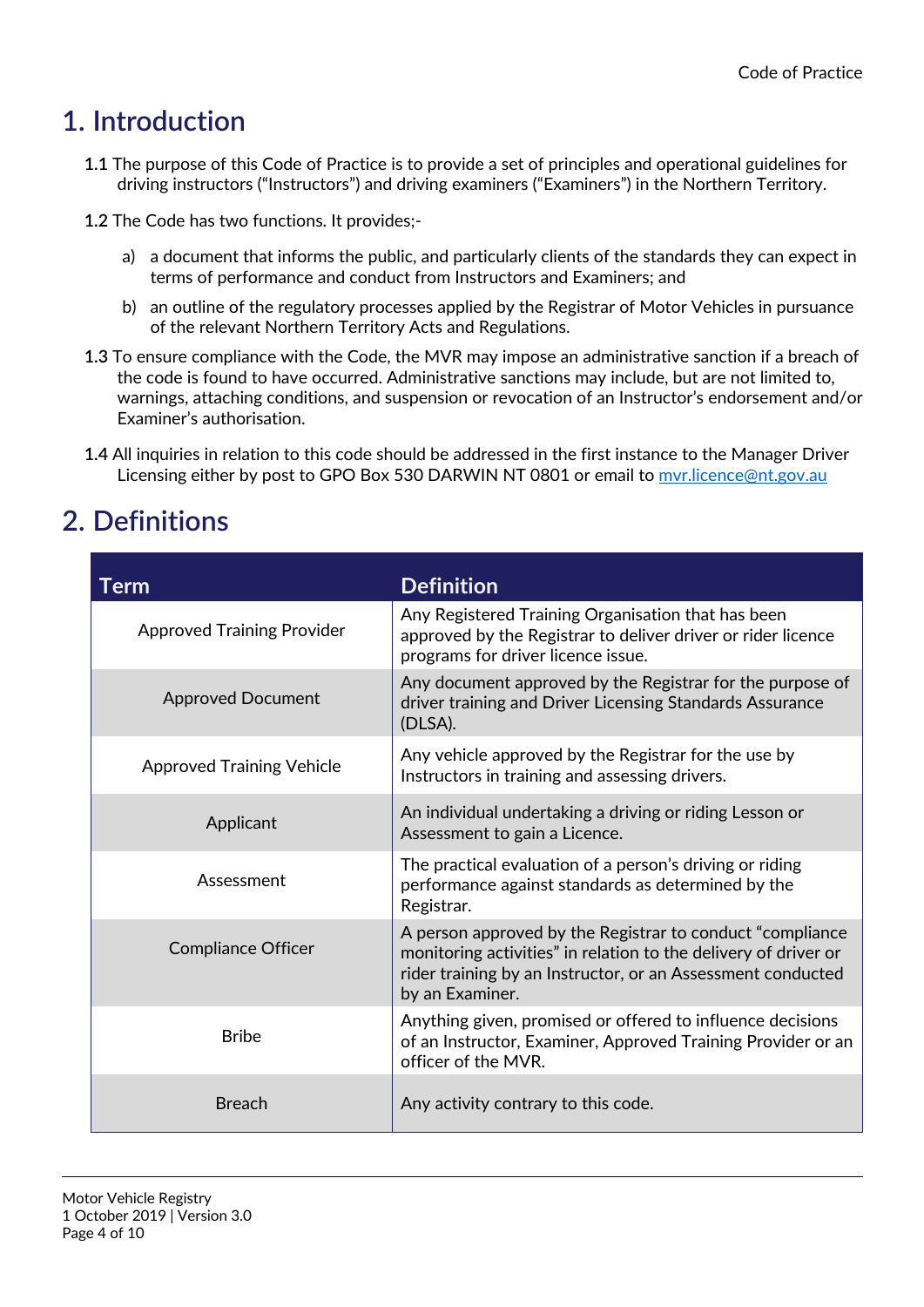#### Code of Practice

| Term                     | <b>Definition</b>                                                                                                                                                                                                                                 |
|--------------------------|---------------------------------------------------------------------------------------------------------------------------------------------------------------------------------------------------------------------------------------------------|
| Client                   | <b>Refer Applicant</b>                                                                                                                                                                                                                            |
| <b>Complaints Policy</b> | Any approved policy relating to MVR complaint<br>management.                                                                                                                                                                                      |
| <b>Course Provider</b>   | A Registered Training Provider, an individual or group who<br>has been granted Approved Training Provider status by the<br>Registrar for the delivery and assessment driver licence<br>courses or programs that lead to a driver licence outcome. |
| <b>Dual Controls</b>     | Duplicate vehicle controls for Instructor use - a minimum of<br>a brake pedal operable from the front passenger seat of a<br>training vehicle in compliance with MVR Information<br>Bulletin V55 - Driver training vehicles: dual control.        |
| Disqualification         | The removal of one's eligibility to hold or obtain a licence<br>whether resulting from an administrative action or a<br>decision of the Registrar or courts.                                                                                      |
| Examiner                 | A person authorised by the Registrar to conduct practical<br>driver or rider licence assessments.                                                                                                                                                 |
| Instructor               | Any person who holds a driving instructors (D) endorsement<br>on his/her driver licence and, for fee or reward, instructs or<br>teaches a person or persons to drive motor vehicles.                                                              |
| Lesson                   | A single period of time during which theory instruction<br>and/or practical driver/rider training of an Applicant is<br>provided.                                                                                                                 |
| Legislation              | The Northern Territory Act(s) and or Regulation(s) currently<br>in force and reviewed from time to time.                                                                                                                                          |
| Licence                  | A class of licence as described at regulation 4C(1) of the NT<br>Motor Vehicles Regulations 1977.                                                                                                                                                 |
| Prompt/Prompting         | Any assistance provided to a student driver under a<br>test/assessment whether by voice, gesture, posture or<br>written word.                                                                                                                     |
| Registrar                | The Registrar of Motor Vehicles.                                                                                                                                                                                                                  |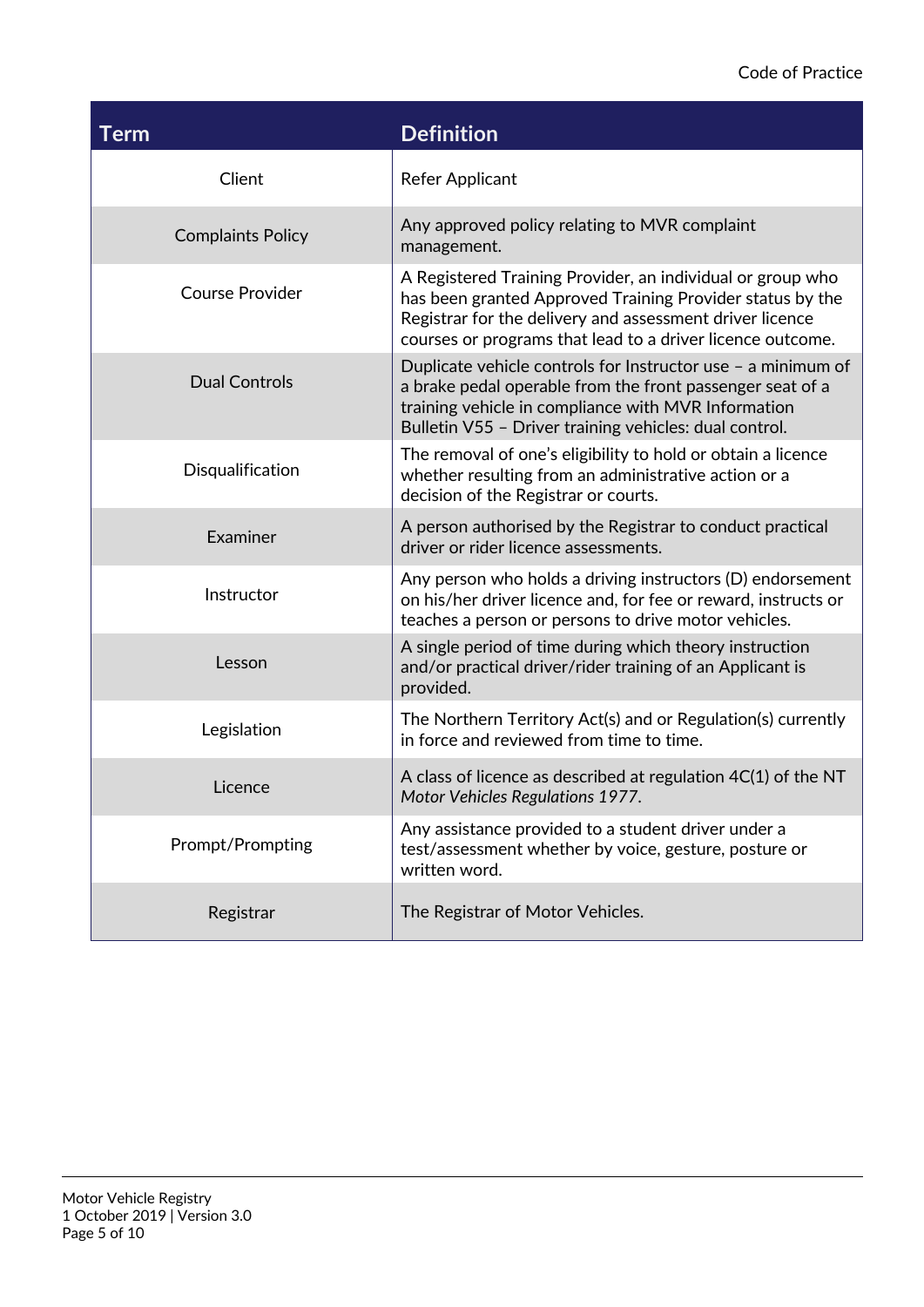#### **3. Punctuality**

- **3.1** An Instructor shall arrange his or her affairs to ensure as far as practicable, that a lesson appointment with a client is not delayed. Where a delay is unavoidable the Instructor shall endeavour to contact the client by telephone or other means to advise him or her of the extent of the delay, and shall provide an opportunity for the client to cancel the appointment and make a new appointment without financial penalty.
- **3.2** An Examiner shall arrange their affairs to ensure, as far as is practical, that an assessment appointment with an applicant or MVR compliance officer is not unduly delayed. Where an unavoidable delay is anticipated the Examiner will attempt to contact the applicant and/or MVR compliance officer by telephone to advise as to the extent of the delay and provide the applicant the opportunity to cancel and re-book the appointment without loss of any fees if paid in advance.

#### **4. Courtesy**

- **4.1** Instructors and Examiners shall behave courteously towards Applicant's, MVR staff, Compliance Officers and all other persons with whom he/she may speak or otherwise deal in the course of providing instruction, lessons or assessments or otherwise conducting his/her business.
- **4.2** Instructors and Examiners shall not smoke whilst providing lessons or assessments. Instructors and Examiners have the right to terminate a lesson or assessment if an applicant smokes during that lesson or assessment.
- **4.3** Instructors and Examiners shall not, whilst conducting a lesson or assessment, read written material or operate any equipment, including computers and mobile phones that are not relevant at the time of the lesson or assessment being provided to the client.
- **4.4** Instructors and Examiners shall not harass, abuse, threaten or demean a client, MVR staff member or other person. Examples of such conduct include, but are not limited to:-
	- Offensive jokes.
	- Suggestions or derogatory comments about a person's racial or ethnic background, sex, sexual preference, disability or physical appearance.
	- Unwelcome comments or questions about a person's sex life or any other personal matters.
	- Unnecessary familiarity, such as, deliberately touching a person or repeated accidental touching.
	- Any form of physical or verbal abuse, including sledging.
	- Threats and intimidation of any kind.
	- Display pictures or written material that can be interpreted as offensive and/or obscene.
	- Coercive behaviour intended to inappropriately influence.
	- Discrimination against a person on the basis of their age, race, ethnicity, gender, nationality or politics.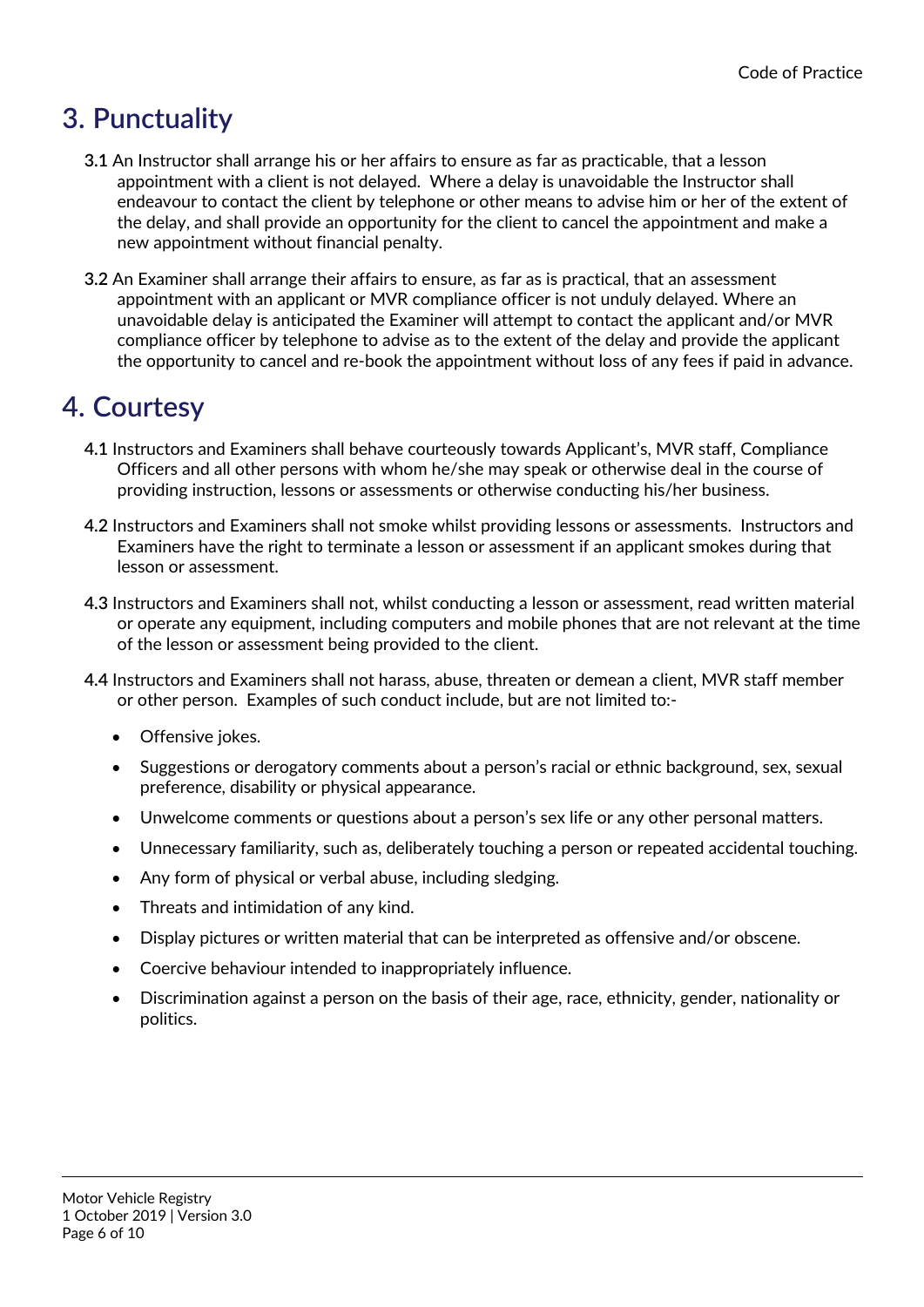### **5. Theory**

- **5.1** A person authorised by the Registrar may provide road user theory instruction and theory assessments.
- **5.2** Although Compliance Officers will from time to time monitor delivery of road user theory components of approved programs, overall quality assurance for the program remains the responsibility of the course provider.
- **5.3** Class sizes for theory instruction will be restricted to a maximum of 25 applicants except with prior approval of the Registrar.

#### **6. Presentation of Instructors, Examiners and Vehicles**

- **6.1** Instructors and Examiners for Class C & R applicants must unsure that approved "L" plates are displayed conspicuously so as to be clearly visible from the front and rear of the vehicle. Such plates must be placed so that the vision of the applicant and the Instructor/Examiner is not obstructed.
- **6.2** Instructors and Examiners for Class LR, MR, HR, HC and MC must ensure that an approved "Driver Under Instruction" sign is displayed conspicuously so as to be clearly visible from the rear of the vehicle. Such sign must be placed so that the vision of the student driver and Instructor/Examiner is not obstructed.
- **6.3** Instructors involved in the delivery of training for class C licence applicants may only use approved training vehicles (see MVR Information Bulletin V55 – Driver training vehicles: dual control) for driver-training/assessment activities except where the student provides a vehicle, in which case section 6.5 of this code applies.
- **6.4** Vehicles provided by Instructors for a lesson or provided by and Examiner for an assessment, must be clean and tidy both inside and out, having regard to prevailing weather conditions, and must have sufficient and readily accessible legal seating positions for the client, Instructor/Examiner and MVR Compliance Officer.
- **6.5** Any vehicle used for instruction or assessment must be registered and roadworthy. MVR Compliance Officers may inspect a vehicle to ensure that it complies with NT roadworthiness (and modified vehicle registration requirements where dual controls are fitted). In the event of any disputation, MVR Compliance Officers may request that an Instructors or Examiners vehicle, or any other vehicle used for the delivery of a lesson or assessment be inspected by a person authorised by the Registrar for the purpose.
- **6.6** Any vehicle provided by clients for the purpose of a lesson or assessment must meet conditions outlined in 6.1, 6.2, 6.4 and 6.5 of this Code unless otherwise approved by MVR.
- **6.7** Instructors and Examiners must have a neat, clean and tidy appearance, including safe and practical clothing and appropriate footwear (e.g. enclosed footwear - no thongs).
- **6.8** An Instructor shall not conduct any driving lesson without first verifying the identity of the applicant by sighting the applicant's current driver's licence.
- **6.9** An Examiner shall not conduct an assessment without first verifying the identity of the applicant by sighting the applicant's current driver's licence and the eligibility of the applicant for the desired licence outcome.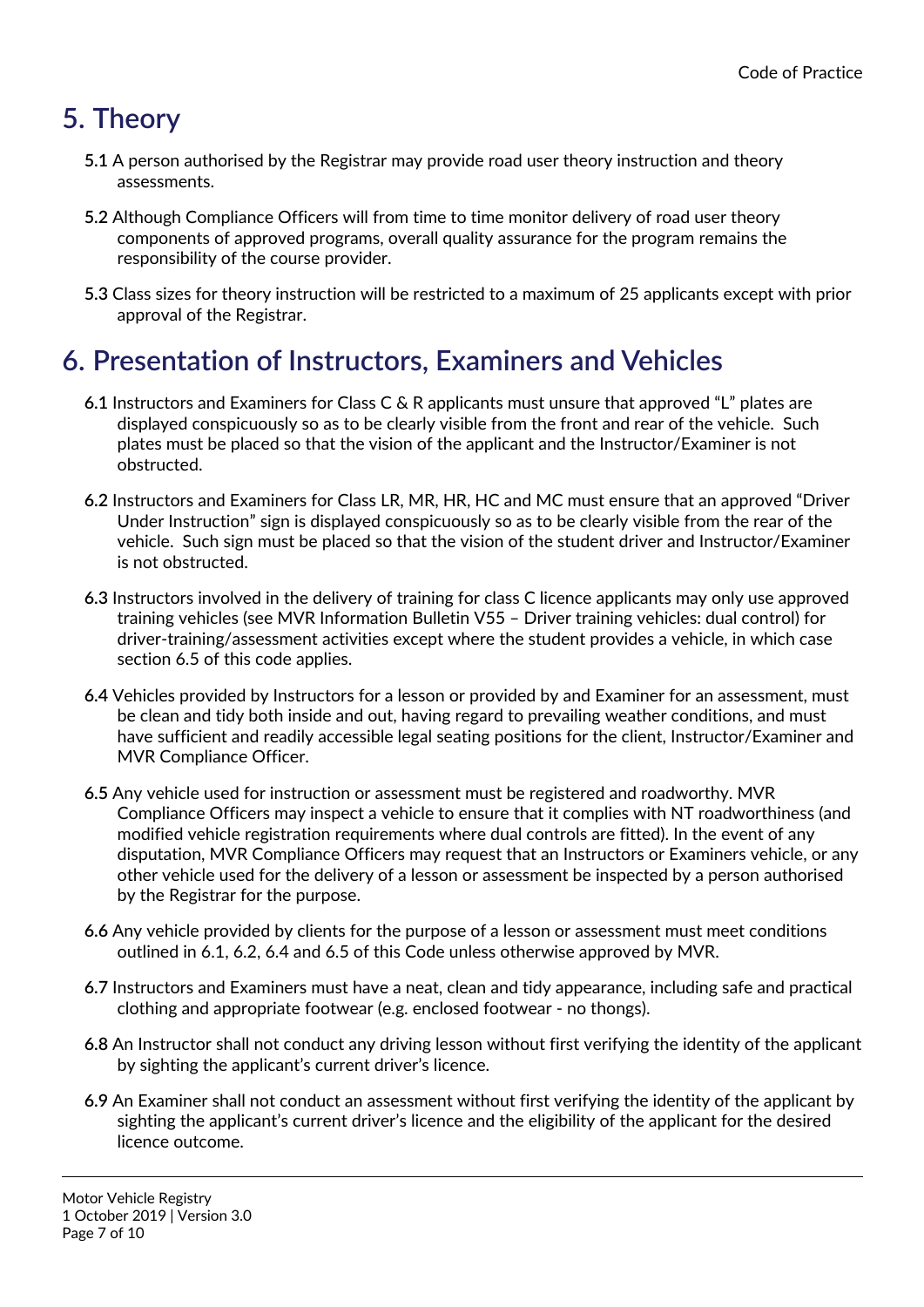#### **7. Instructor relations with Applicants**

- **7.1** An Instructor shall, before the first lesson inform the applicant of the fee for the Lesson (or package of lessons), whether any fee increases can be imposed during the series of lessons, of acceptable methods of payment, and of any refund policy.
- **7.2** The Instructor shall inform the applicant either before, or at the first lesson, of the existence and purpose of this Code of Practice. The Instructor shall make a copy of this Code of Practice available to the client upon request.
- **7.3** The Instructor has a duty to preserve the confidentiality of his or her applicant. The Instructor must not disclose, or allow the disclosure of confidential or personal information about an applicant without the applicant's written consent, unless required to do so by law.
- **7.4** The Instructor must respond properly to a complaint by a person about the work, behaviour or services carried out by the Instructor. An Instructor must advise the person of his/her right to make a complaint to the MVR.
- **7.5** An Instructor must submit to any procedures for mediation and conciliation recommended by the MVR for management and resolution of complaints.

#### **8. Examiner relations with applicants**

- **8.1** An Examiner shall, before an assessment inform the applicant of the fee for the assessment, of acceptable methods of payment, and of any refund policy.
- **8.2** The Examiner shall inform the applicant of the existence and purpose of this Code of Practice. The Examiner shall make a copy of this Code of Practice available to the applicant upon request.
- **8.3** The Examiner has a duty to preserve the confidentiality of his or her applicants. The Examiner must not disclose, or allow the disclosure of confidential or personal information about an applicant without the applicant's written consent, unless required to do so by law.
- **8.4** The Examiner must respond properly to a complaint by a person about the work, behaviour or services carried out by the Examiner. An Examiner must advise the person of his/her right to make a complaint to the MVR.
- **8.5** An Examiner must submit to any procedures for mediation and conciliation recommended by the MVR for management and resolution of complaints.

#### **9. Relevant NT Legislation**

- **9.1** The Northern Territory *Motor Vehicles Act 1949*,Regulations, and MVR Policies prescribe requirements that must be met in order to obtain and maintain an Instructor's Endorsement on a Northern Territory Driver Licence.
- **9.2** The Northern Territory *Motor Vehicles Act 1949* and MVR Policies prescribe requirements that must be met in order to obtain and maintain an Examiner's authorisation.
- **9.3** This Code of Practice is not intended to displace any duty or liability that an Instructor or Examiner may have under common law, or the statute law of the Northern Territory or the Commonwealth of Australia, in relation to a matter covered by the Code of Practice.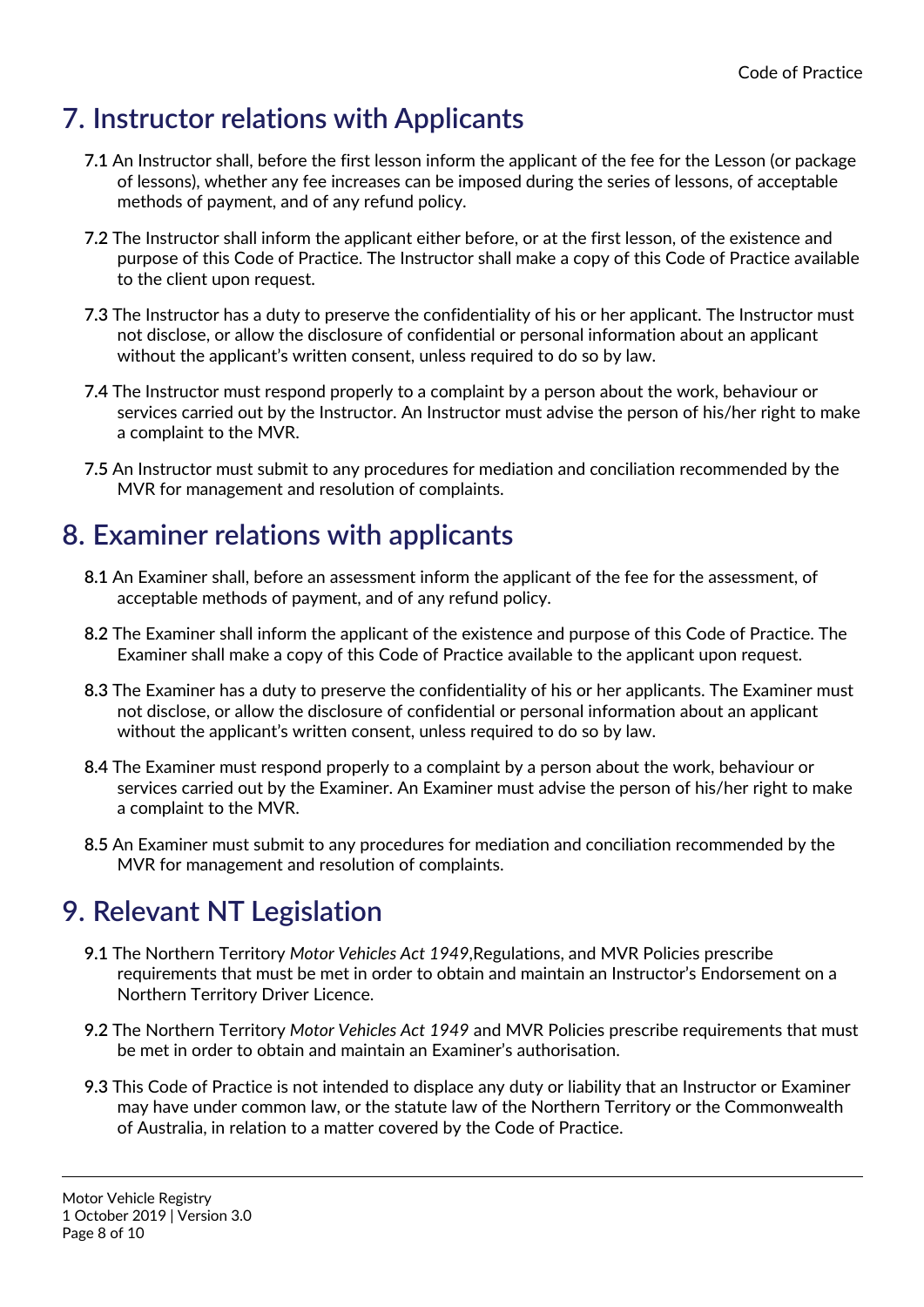#### **10. Fit and Proper person**

- **10.1** A person applying for an Instructor's endorsement must be medically fit, and of good character prior to first issue of the endorsement.
- **10.2** A persons applying for an Examiners authorisation must be medically fit, and of good character prior to the their initial grant of authorisation.
- **10.3** The Registrar may attach conditions to, suspend or cancel the endorsement of an Instructor, or the authorisation of an Examiner, who ceases to be medically fit or of good character.
- **10.4** An Instructor's endorsement, or an Examiners authorisation, shall be suspended or cancelled during any period when the Instructors/Examiners full driving licence is suspended or cancelled.
- **10.5** Instructors and Examiners must immediately notify the Registrar of any new complaint, charge, or conviction for any offence.
- **10.6** Instructors and Examiners must immediately notify the Registrar of any medical condition that may adversely affect his/her ability to drive or otherwise operate as an Instructor or Examiner.
- **10.7** Instructors and Examiners must have zero blood alcohol and should not be under the influence of other drugs whilst delivering any driver training Lesson or Assessment.
- **10.8** Instructors must comply with all relevant provisions of the NT *Motor Vehicles Act 1949, Traffic Act 1987*, *Traffic Regulations 1999* and the Australian Road Rules at all times, particularly when in the company of student drivers.
- **10.9** Examiners performing assessments must not prompt, advise, or assist the applicant in any way except to prevent a crash or to prevent a dangerous situation from arising.
- **10.10** An Instructor whose authorisation is withdrawn by the Registrar, courts or administrative process for any reason must immediately surrender any NT driver licence card bearing a "D" (driving instructor) endorsement to the Registrar or court. Failure to do so may result in the Registrar immediately issuing a public interest statement outlining the withdrawal of authorisation. Where appropriate, an amended licence reflecting current status will be issued by MVR.
- **10.11** An Examiner whose authorisation is withdrawn by the Registrar, courts or administrative process for any reason must immediately surrender to MVR any 'Test Pads' issued by MVR to the Examiner for the purpose of recording driving/riding assessment outcomes. Failure to do so may result in the Registrar immediately issuing a public interest statement outlining the withdrawal of authorisation.